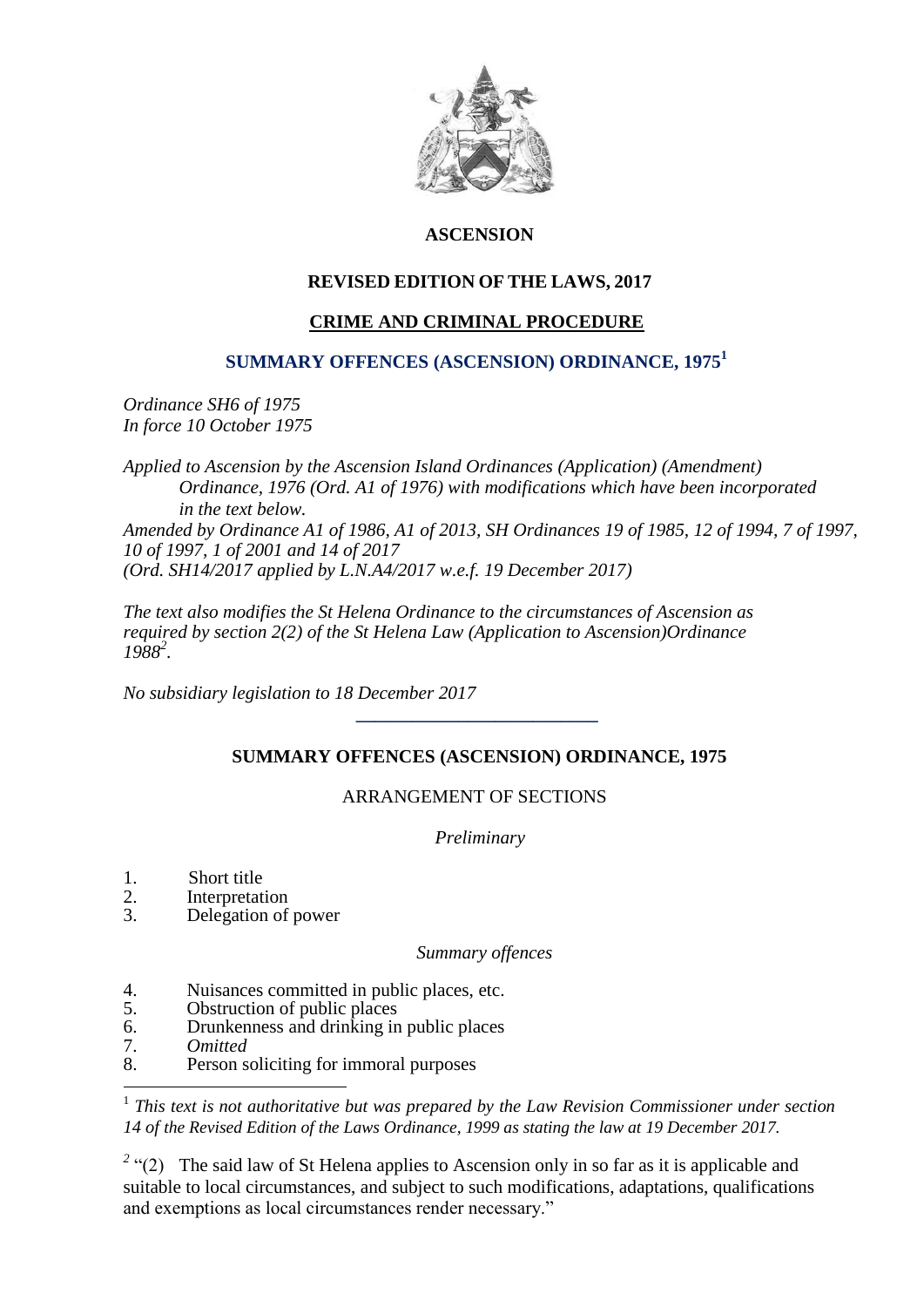- 9. Touting<br>10. Suspecte
- 10. Suspected persons and loiterers<br>11. Omitted
- 11. *Omitted*
- 12. Noise abatement<br>13 Firing pear dwell
- 13. Firing near dwelling house or road
- 14. *Omitted*
- Possession of offensive weapon, etc. with intent
- 16. Possession of simulated bomb<br>17 Incitement to racial hatted
- Incitement to racial hatred

## *Procedural provisions*

- 18. Summary proceedings<br>19. Saving of liability of o
- 19. Saving of liability of offender to civil action<br>20. Acts done by lawful authority
- 20. Acts done by lawful authority<br>21. Recovery of penalties
- Recovery of penalties

AN ORDINANCE to make further and better provision for certain offences triable summarily.

# *Preliminary*

## **Short title**

**1.** This Ordinance may be cited as the Summary Offences (Ascension) Ordinance, 1975.

## **Interpretation**

- **2. (1)** In this Ordinance, unless the context otherwise requires—
- **"lawful authority"** extends to and denotes any permission which is lawfully given by a public officer or department or by a private person;
- **"public meeting"** includes any meeting in a public place and any meeting which the public or a section of it are permitted to attend, whether on payment or otherwise;
- **"public officer"** or **"public department"** extends to and includes the Governor and every officer or department invested with or performing duties of a public nature;
- **"public place"** includes any highway and any other premises or place to which at the material time the public have or are permitted to have access, whether on payment or otherwise.

**(2)** Where no specific description is given of the ownership of any property, the word **"property"** applies to all such property of the kinds specified, whether owned by the Crown or a private person.

# **Delegation of power**

**3.** Where under this Ordinance any public officer is empowered to permit or consent to the doing of anything or to issue any licence in respect of anything, the power may be exercised by any public officer in the same department as that of the officer to whom the power is granted who is authorised in writing in that behalf by the officer.

### *Summary offences*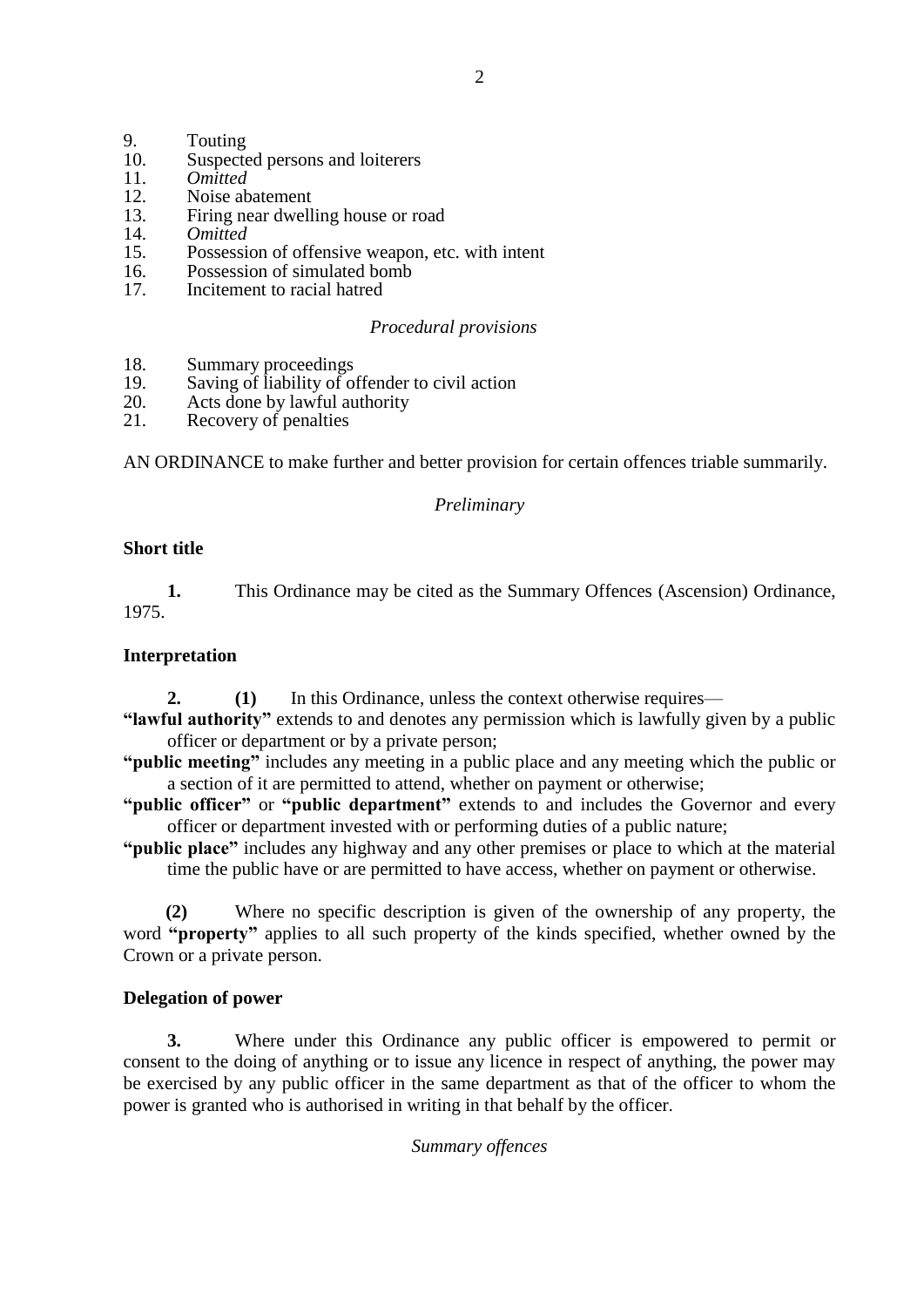#### **Nuisances committed in public places, etc.**

- **4. (1)** It is an offence for a person to—
- *(a)* indecently or in public view obey any call of nature;
- *(b)* cause any annoyance or obstruction in any public place by exposing anything for sale in or upon, or so as to hang over any street, road or footway, or on the outside of any house, shop or building, or by allowing any pole, blind, awning, line or other projection from any window, parapet or other part of any house, shop or building;
- *(c)* suffer to be at large any unmuzzled ferocious dog or other animal; or set on or urge any dog or other animal to attack, worry or put in fear any person or animal;
- *(cc)* keep any animal which is an unreasonable source of annoyance to any neighbour or passer-by;
- *(d)* without lawful authority or excuse, lead any large animal, or draw or propels any vehicle, truck or barrow upon any footpath, or fasten any animal so that it can stand across or upon any footpath;
- *(da)* allow any cattle, donkey, goat or sheep to wander upon or into any public place;
- *(e)* in, near or adjoining any public place wantonly or unnecessarily blow any horn, beat any gong or drum or make any other noise calculated to annoy or alarm any person or to frighten any animal;
- *(f)* wantonly or negligently discharge any firearm or throw or discharge any stone or other missile, or make any bonfire, or throw or sets fire to any firework, to the damage or danger of any person;
- *(g)* without lawful authority or excuse, play at any game or pastime to the annoyance of the inhabitants or passers-by;
- *(ga)* play at any game or loiter in any public place, so as to obstruct it or create a noisy assembly in it;
- *(h)* use, in any public place to the annoyance of the public, any loud speaker, megaphone or other device or instrument for magnifying sound;
- *(i)* without the consent of the owner or occupier, affix any posting bill, or other paper against or upon any building, wall, fence, tree or pole, or write upon, soil, deface or mark the same with chalk, paint or in any other way whatsoever;
- *(j)* use any profane, indecent or obscene language, or be guilty of any riotous or indecent behaviour to the annoyance of other persons;
- *(k)* in any manner cause any breach of the peace, other than as provided for in the foregoing provisions of this section;
- *(l)* flies a kite anywhere in Ascension other than in an area defined by the Administrator by public notice as being an area where kite flying is permitted;
- *(m)* in any public place exhibit any poster, badge, drawing, model, symbol or other representation which in any way is indecent or offends or may offend ordinary members of the public or which could corrupt public morals having special regard to the morals of children and young persons;
- *(n)* play any musical instrument, radio or sound reproducer in any public road or street to such a volume as to be an annoyance to the public;
- *(o)* organise, equip or take part in—
	- (i) the sale of emblems or collections of money, in any public road or street; or
	- (ii) the sale of raffle tickets, or bingo cards, in any private or public place,

except under and in accordance with conditions of a general or special permit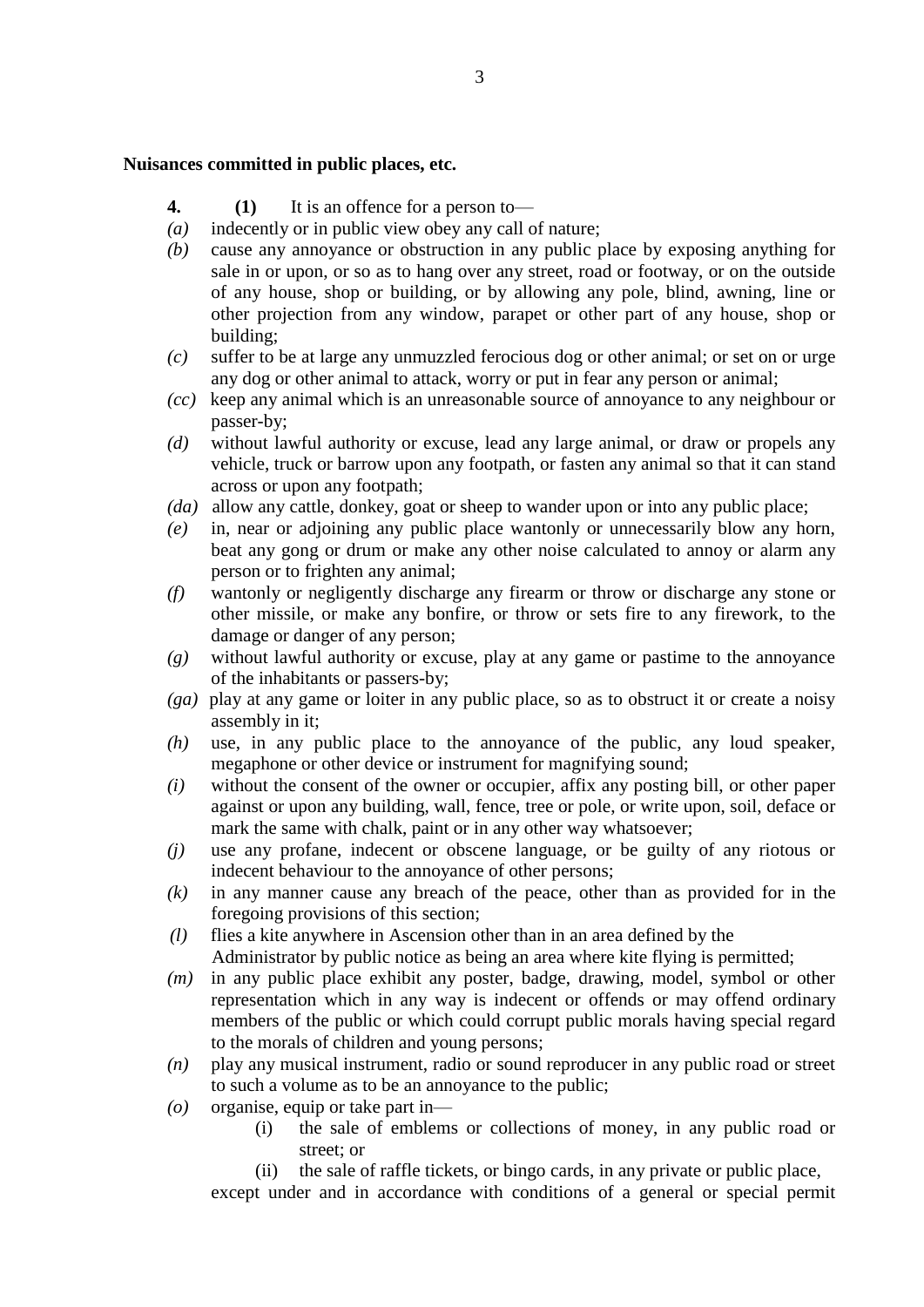issued by the chief officer of police, but subject to subsection (2). Penalty: A fine of £100 or imprisonment for 2 months, or both.

**(2)** An applicant for a permit contemplated by subsection (1)*(o)* may appeal in writing to the Governor against the decision of the chief officer of police not to issue a permit within 7 days of being notified of the decision, and the Governor may direct the chief officer of police to issue a permit subject to any conditions that may be appropriate,

# **Obstruction of public places**

**5.** A person who without lawful authority or excuse sets out or leaves, or causes to be set out or left, any matter or thing which obstructs, inconveniences or endangers, or may obstruct, inconvenience or endanger, any person or vehicle in a public place commits an offence.

Penalty: A fine of £200 or imprisonment for3 months, or both.

### **Drunkenness and drinking in public places**

**6. (1)** A person who is found drunk in any public place or on any premises licensed under any Ordinance relating to intoxicating liquor licences commits an offence. Penalty: A fine of £100.

**(2)** A person who while drunk behaves in a riotous or disorderly manner in any public place commits an offence.

Penalty: A fine of £150 or imprisonment for 2 months, or both.

- **(3)** *Repealed by Ordinance A1 of 2013*
- **(4)** *Omitted*

### **Suspicion of having or conveying stolen property**

**7.** *Repealed by Ord. 1 of 2001*

### **Person soliciting for immoral purposes**

**8.** *Omitted*

### **Touting**

**9. (1)** A person ('A') who, in a public place, to the annoyance of or in a manner likely to annoy any other person ('B'), importunes B to buy any article or thing or to give B's custom to any business, whether or not the article or thing is offered for sale, or the business is carried on, by A, commits an offence. Penalty: A fine of £80.

**(2)** In subsection (1) **"business"** includes any services provided by way of trade or business.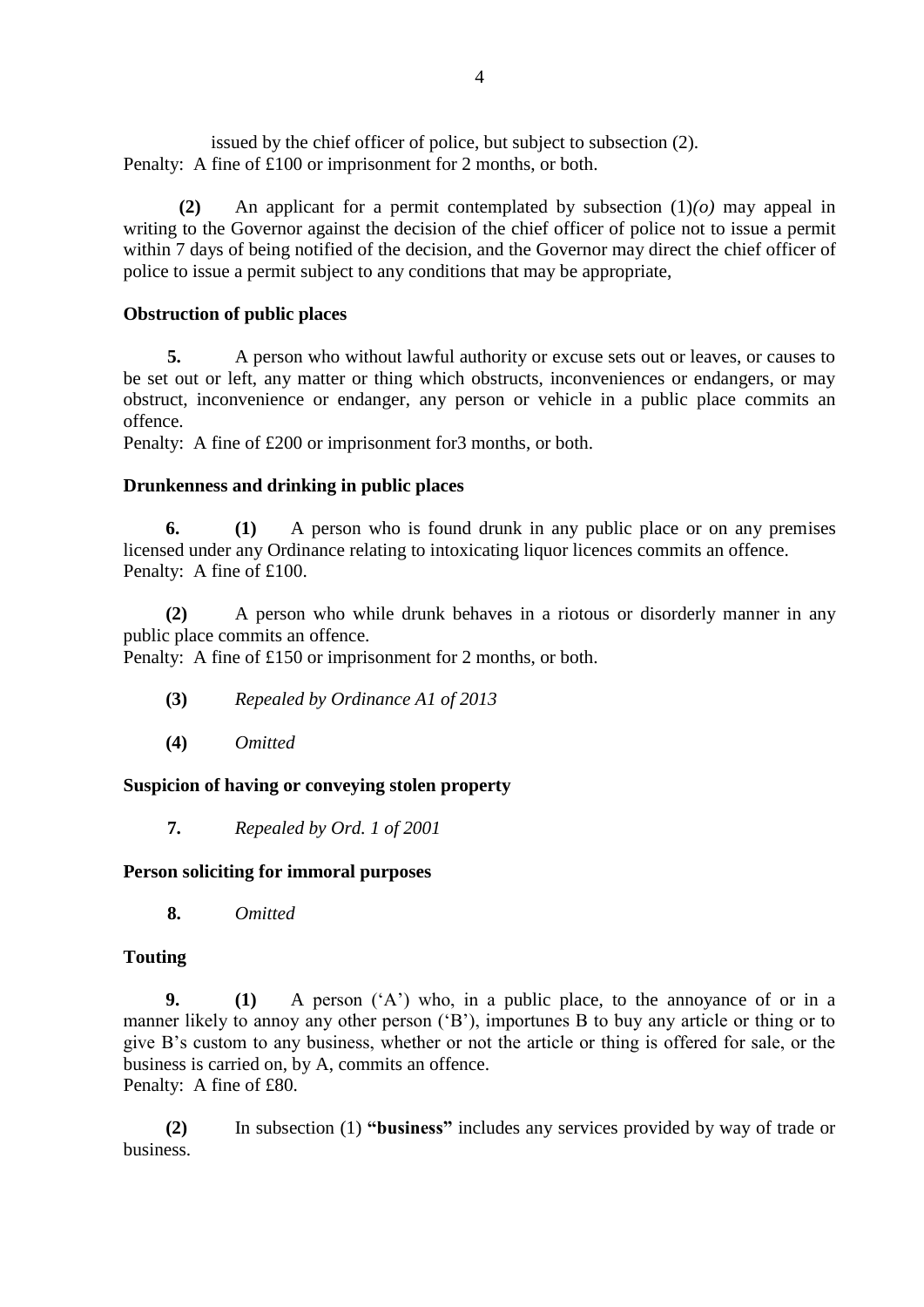#### **Suspected persons and loiterers**

- 10. It is an offence for a person to be found—
- *(a)* between sunset and sunrise loitering in any public place, if the person cannot give a satisfactory account of himself or herself when called upon to do so;
- *(b)* at any time in or upon any dwelling house, warehouse, stable, garage, outhouse, private enclosure or garden for any unlawful purpose; or
- *(c)* at any time loitering in, at or upon, or frequenting any quay, wharf or warehouse near or adjoining to, any public place or place of public resort, or any street or highway or any place adjacent to any street or highway, with intent to commit an arrestable offence.

Penalty: A fine of £200 or imprisonment for 3 months.

**11.** *Repealed by Ord. 1 of 2001*

### **Noise abatement**

- **12. (1)** A police officer acting—
- *(a)* on his or her own initiative; or
- *(b)* on the complaint of any person,

who is satisfied that the volume of noise coming from any premises is in the circumstances existing at the time unreasonably causing or likely to cause an annoyance or nuisance to occupiers of nearby premises may order the person in apparent control of the premises from which the noise is coming to reduce the level of the noise to a volume that will not cause such annoyance or nuisance.

**(2)** A person who fails to comply with an order given under subsection (1) commits an offence.

Penalty: A fine of £100.

**(3)** In deciding whether a noise coming from premises is unreasonably causing or likely to cause annoyance or nuisance to occupiers of nearby premises, the police officer must take into account—

- *(a)* the time of day;
- *(b)* the source of the noise and the reason for it noise;
- *(c)* the event (if any) giving rise to the noise; and
- *(d)* the duration of the noise.
- **(4)** It is a defence to a charge under subsection (2) for the accused to show that—
- *(a)* in the circumstances existing at the time the volume of the noise was not unreasonable; or
- *(b)* at the relevant time the accused was not in control of the premises from which the noise was coming.

### **Firing near dwelling house or road**

- **13.** A person who,–
- *(a)* without lawful authority or excuse discharges any firearm within 200 metres of any dwelling house or any motor road, to the annoyance of any inhabitant or passerby;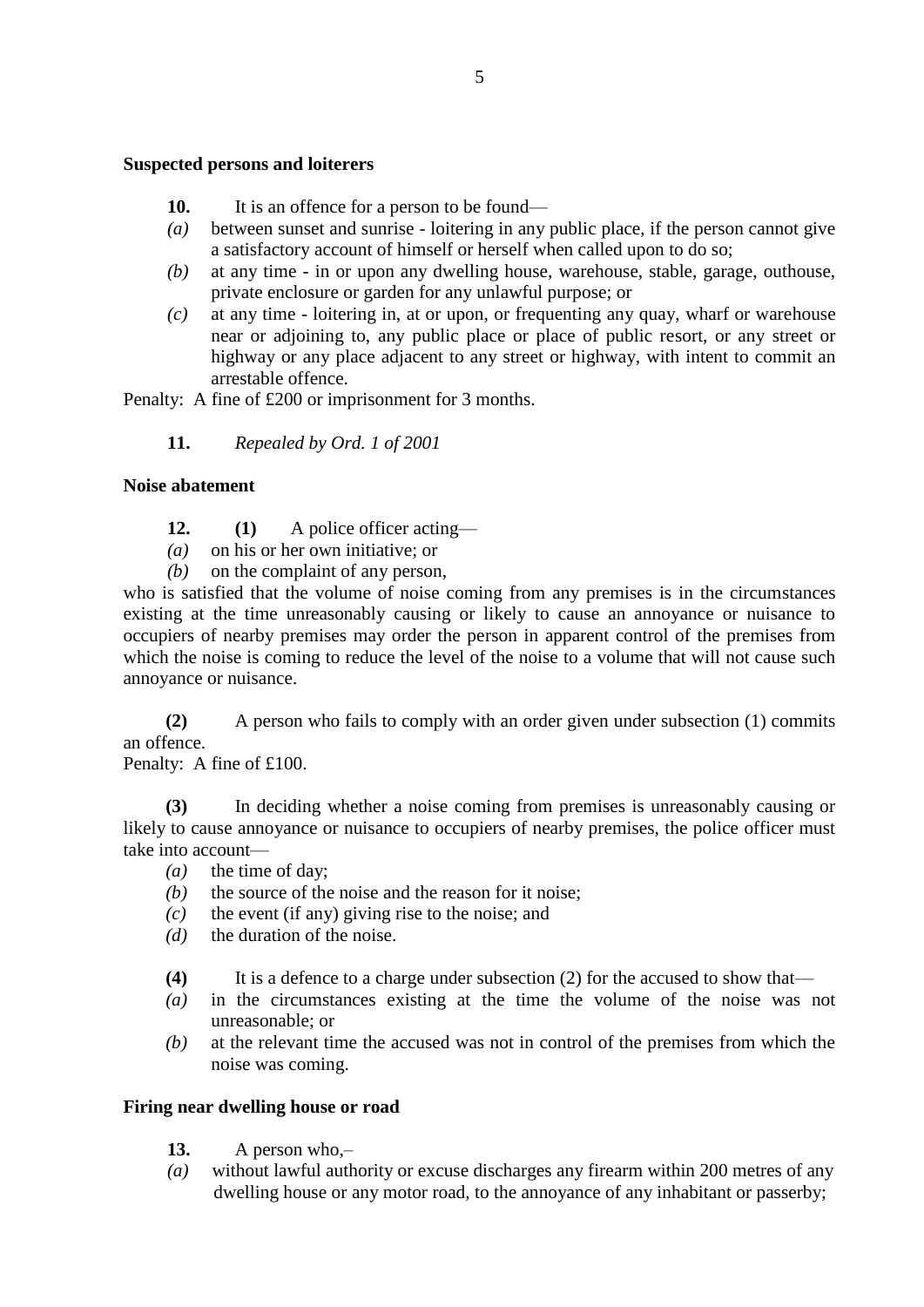and

*(b)* after being warned of such annoyance, again so discharges any such weapon, commits an offence.

Penalty: A fine of £80.

# **Removing landmark**

## **14.** *Repealed by Ord. 1 of 2001*

## **Possession of offensive weapon, etc with intent**

**15.** A person who has in his or her possession any bludgeon or other offensive weapon, or any crowbar, picklock, skeleton-key or other instrument fit for unlawful purposes and–

*(a)* intends to use the instrument for any unlawful purpose; or

*(b)* is unable to give a satisfactory account of his or her possession of the instrument, commits an offence.

Penalty: A fine of £200 or imprisonment for 3 months, or both.

## **Possession of simulated bomb**

**16. (1)** A person who without lawful authority or reasonable excuse has in his or her possession, custody or control any simulated bomb commits an offence. Penalty: A fine of £500 or imprisonment for 5 months.

**(2)** In this section—

**"simulated bomb"** means any object whatsoever, including anything attached to it, which if found in any street or public place would be likely to give rise to a reasonable apprehension that the object might be a bomb or other explosive device.

### **Incitement to racial hatred**

- **17. (1)** It is an offence for a person to—
- *(a)* publish or distribute written matter which is threatening, abusive or insulting; or
- *(b)* use in any public place or at any public meeting words which are threatening, abusive or insulting,

in a situation where, having regard to all the circumstances, hatred is likely to be stirred up against any racial group in Ascension by the matter or words in question.

Penalty: A fine of £400 or imprisonment for 6 months, or both.

**(2)** Subsection (1) does not apply to the publication or distribution of written matter consisting of or contained in—

- *(a)* a fair and accurate report of proceedings publicly heard before any court or tribunal exercising judicial authority, being a report which is published contemporaneously with those proceedings or, if it is not reasonably practicable or would be unlawful to publish a report of them contemporaneously, is published as soon as publication is reasonably practicable and (if previously unlawful) lawful; or
- *(b)* a fair and accurate report of proceedings in the Island Council.
- **(3)** In any proceedings for an offence under this section alleged to have been